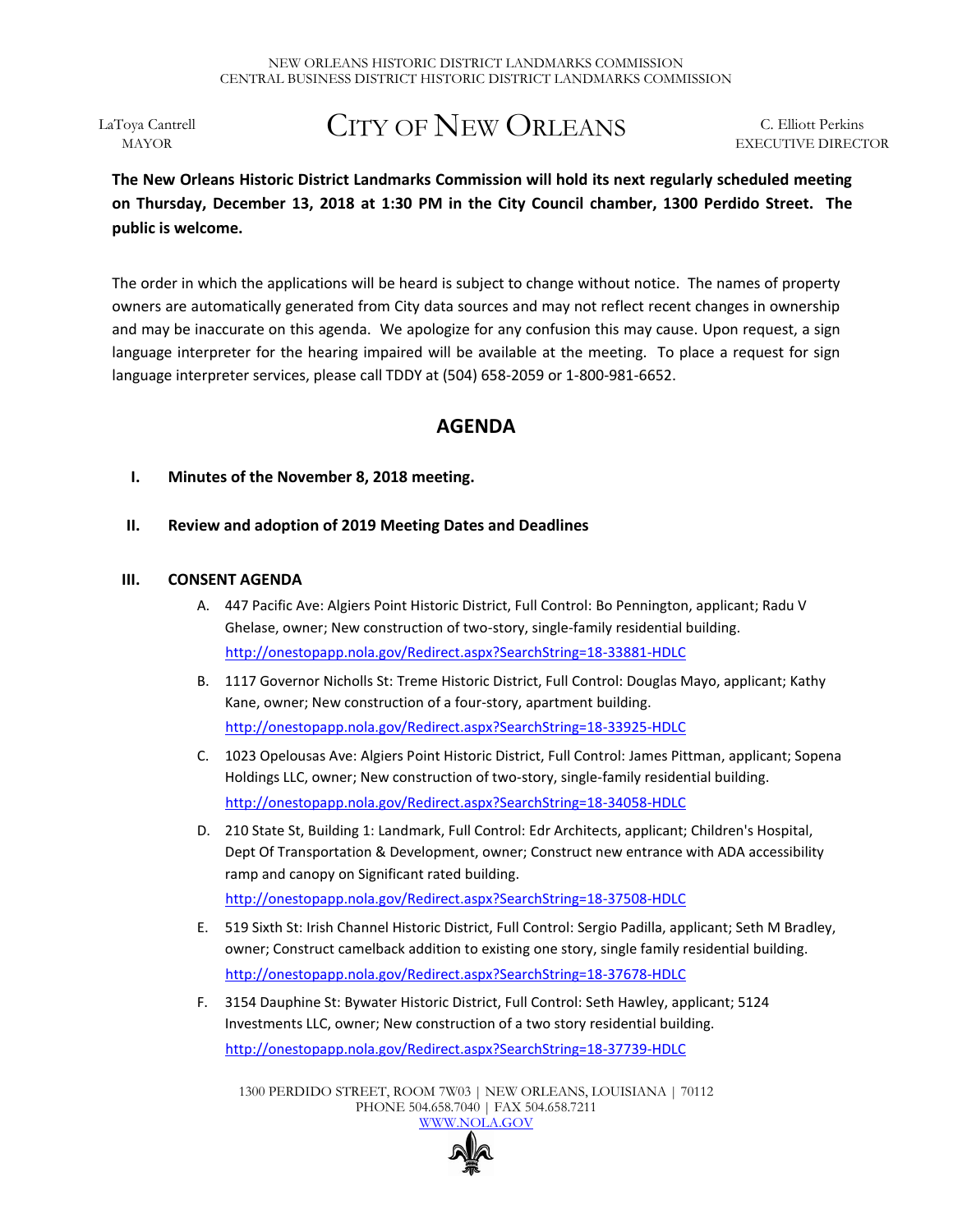G. 3414 Constance St: Irish Channel Historic District, Full Control: Rick A. Fifield, applicant; Ace Equities LLC, owner; Renovation of existing single family structure with a proposed 387 sq ft addition.

<http://onestopapp.nola.gov/Redirect.aspx?SearchString=18-37978-HDLC>

- H. 3540 St. Charles Ave: Saint Charles Avenue Historic District, Full Control: Harvey Burns, applicant; The Hibernia National Bank, owner; Installation of drive-thru ATM and canopy addition. <http://onestopapp.nola.gov/Redirect.aspx?SearchString=18-38091-HDLC>
- I. 2418-20 Rousseau St: Irish Channel Historic District, Full Control: John Bendernagel, applicant; Leone Family Separate NO 2 LLC, owner; Renovate existing two story, two family residential building to include enclosing the side porches. <http://onestopapp.nola.gov/Redirect.aspx?SearchString=18-38093-HDLC>

#### **IV. Landmark Nomination of 1772 Prytania St**

#### **V. NEW BUSINESS WORK APPLICATIONS**

- A. 631 Congress St: Bywater Historic District, Full Control: Evelyn Ailshie, applicant; Daniel P Mcgovern, owner; Install solar panels in visually prominent location. <http://onestopapp.nola.gov/Redirect.aspx?SearchString=18-34451-HDLC>
- B. 2338 Chippewa St: Irish Channel, Full Control: Edward Fleming, applicant; Darren L Isabelle, owner; Demolition of existing rear addition to construct new, two story, rear addition to existing residential building.

<http://onestopapp.nola.gov/Redirect.aspx?SearchString=18-37494-HDLC>

C. 4100 Royal St: Bywater Historic District, Full Control: Laquinton Nimox, applicant; Authority of New Orleans Housing, owner; HDLC Design review only of a multi-family mixed-income development.

<http://onestopapp.nola.gov/Redirect.aspx?SearchString=18-34998-HDLC>

#### **VI. NEW BUSINESS DEMOLITION APPLICATIONS**

- A. 6112 Chestnut St: Uptown Historic District, Partial Control: Lyz Perez, applicant; Gch LLC, owner; Demolition of 100% of the façade of an existing building. <http://onestopapp.nola.gov/Redirect.aspx?SearchString=18-36277-HDLC>
- B. 436 Flood St: Holy Cross Historic District, Full Control: Leonard Lucas, applicant/owner; Demolition of existing building to grade. <http://onestopapp.nola.gov/Redirect.aspx?SearchString=18-32144-HDLC>
- C. 2319 Chestnut St: Garden Historic District, Partial Control: Corbett Scott, applicant; C Thomas and Elaine N Boylen Living Trust, owner; Renovation of existing two story, residential building to include structural removal of more than 25% of the primary facade.

<http://onestopapp.nola.gov/Redirect.aspx?SearchString=18-37930-HDLC>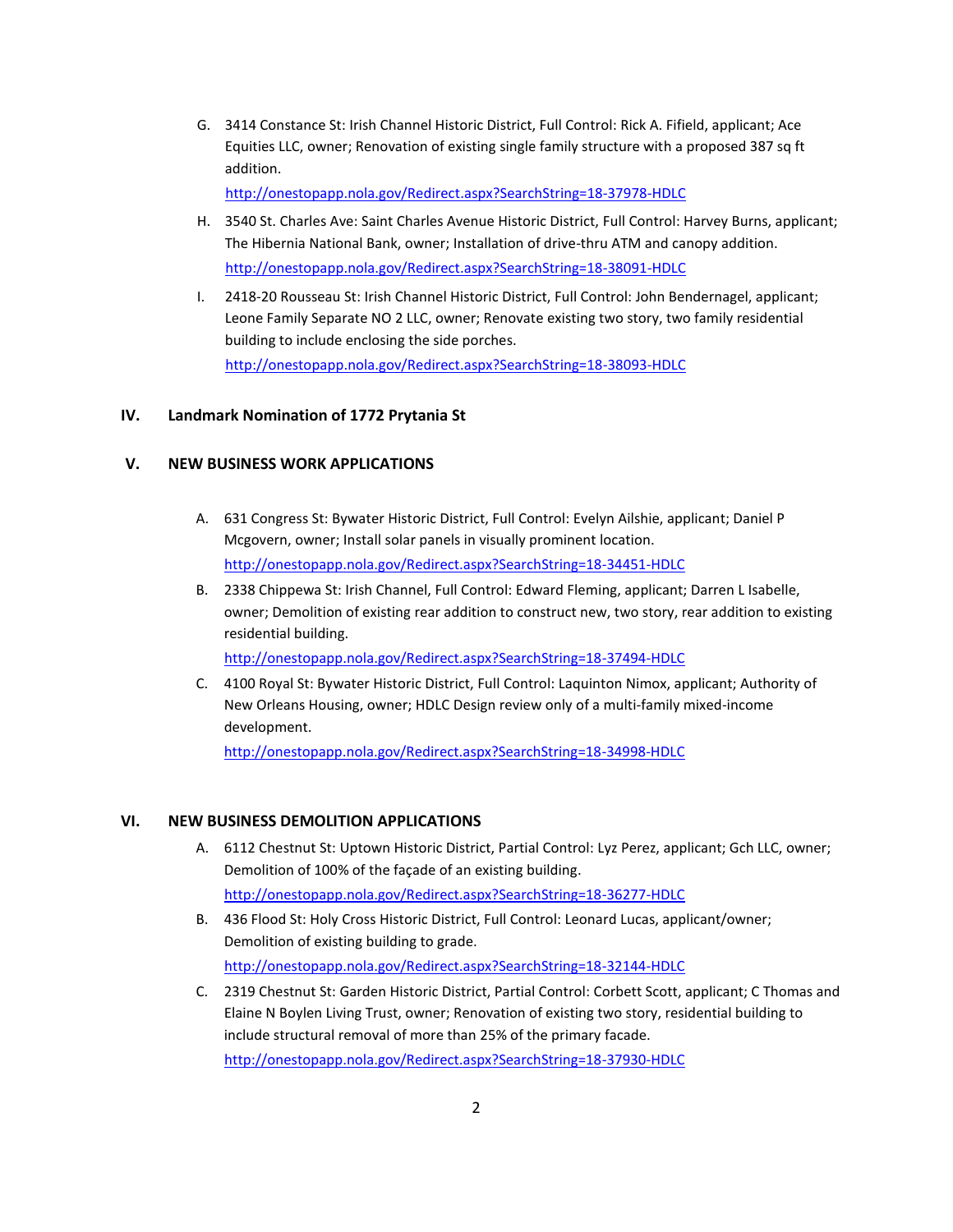- D. 2620 Soniat St: Uptown Historic District, Partial Control: Alyssa Wagstaff, applicant; Sun Realty LLC, owner; Demolition of existing building to grade. <http://onestopapp.nola.gov/Redirect.aspx?SearchString=18-35022-HDLC>
- E. 7451 Benjamin St: Carrollton Historic District, Partial Control: Charles Neyrey, applicant; John A Carr, owner; Demolition of one-story, raised basement residence. <http://onestopapp.nola.gov/Redirect.aspx?SearchString=18-35333-HDLC>
- F. 2507 Amelia St: Uptown Historic District, Partial Control: BNB LLC, applicant; Shelia M Wallen, owner; Demolition of Building. Over 50% of the roof proposed to be demolished. <http://onestopapp.nola.gov/Redirect.aspx?SearchString=18-36499-HDLC>
- G. 4630 Laurel St: Uptown Historic District, Partial Control: Bo Pennington, applicant; Joseph J Huber, owner; Demolition of more than 50% of roof, more than 50% of wall area and 25% of facade.

<http://onestopapp.nola.gov/Redirect.aspx?SearchString=18-36529-HDLC>

- H. 2655 Iberville St: Mid-City Historic District, Partial Control: JOHN LEE STEVENS, applicant; Stefanos D Kombolias, owner; Demolition of two-family residential building to grade. <http://onestopapp.nola.gov/Redirect.aspx?SearchString=18-36790-HDLC>
- I. 3 Flowerdale Ct: Parkview Historic District, Partial Control:FD Court LLC, applicant/owner; Demolition of one-story structure to grade. <http://onestopapp.nola.gov/Redirect.aspx?SearchString=18-36842-HDLC>
- J. 9 Flowerdale Ct: Parkview Historic District, Partial Control:Anderson Real Estate Development LLC, applicant; Darby J Shields, owner; Demolition of existing single family residential building to grade.

<http://onestopapp.nola.gov/Redirect.aspx?SearchString=18-36848-HDLC>

K. 1516 Calhoun St: Uptown Historic District, Partial Control:Jennifer Zurik, applicant; Maria L Skalos, owner; partial demolition of a single-family residential building, including demolition of over 50% of roof and alteration of more than 25% of the facade.

<http://onestopapp.nola.gov/Redirect.aspx?SearchString=18-38771-HDLC>

L. 701 S Carrollton Ave: Carrollton Avenue Historic District, Full Control: Dennis Horchoff, applicant; 701 South Carrollton Avenue, owner; Relocation of wood frame 19<sup>th</sup> Century classroom building from 719 Carrollton Ave. to 4557 North Rampart St.

<http://onestopapp.nola.gov/Redirect.aspx?SearchString=18-38012-HDLC>

#### **VII. NEW BUSINESS RETENTION APPLICATIONS**

A. 5612 Dauphine St: Holy Cross Historic District, Full Control: Darrel Honore, applicant; Paul N Honore, owner; Retention of exterior work completed without Certificate of Appropriateness to include windows, gutters, window trim, new door opening, roof shingles, wind turbine roof vent, and chain link fence.

<http://onestopapp.nola.gov/Redirect.aspx?SearchString=18-25176-HDLC>